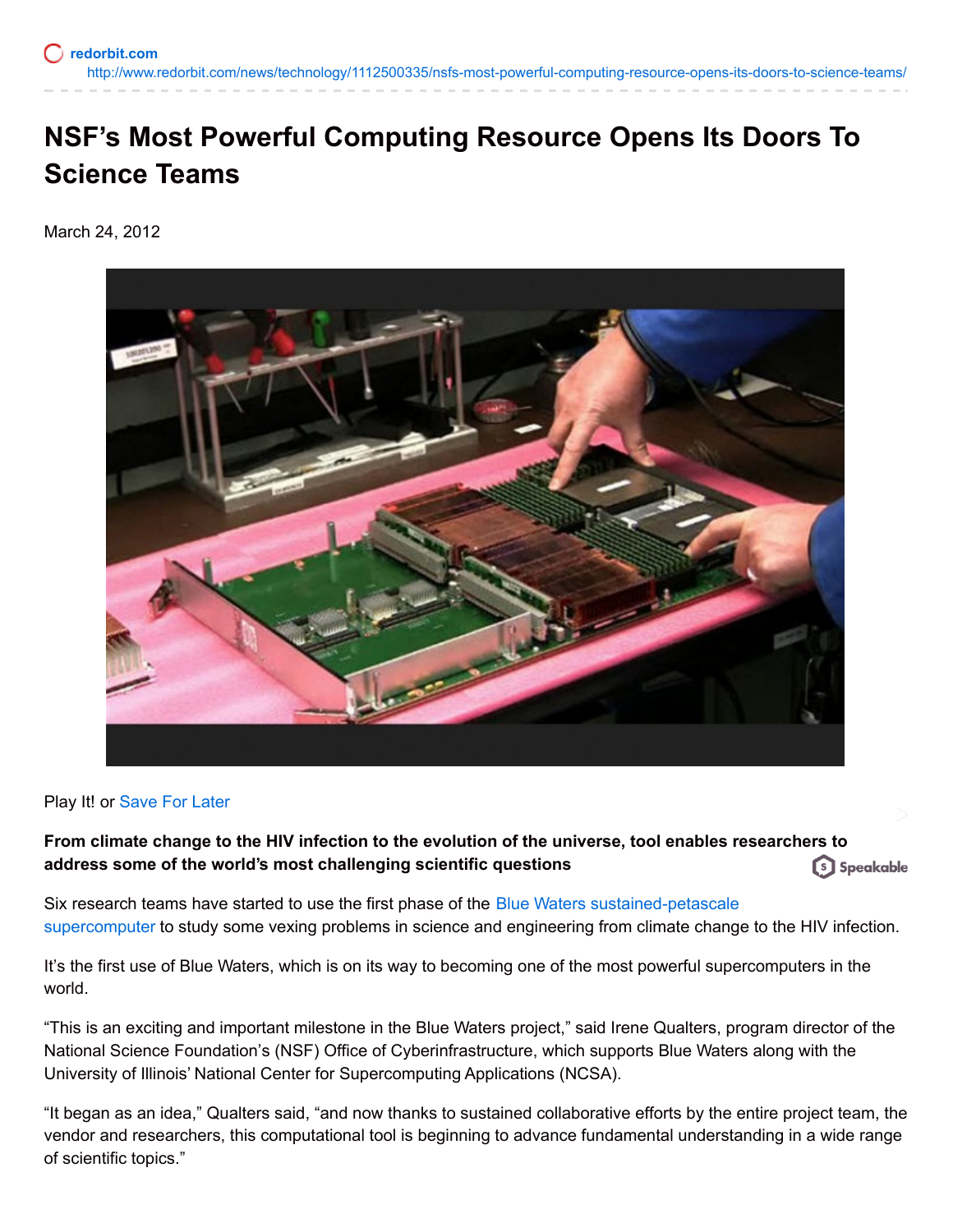Through a competitive process, NSF and NCSA awarded more than two dozen research teams Petascale Computing Resource Allocations–time to use Blue Waters on compelling research questions. From among these, a smaller group of six teams was selected to use the Early Science System before the full Blue Waters system is deployed later this year.

Those teams will pursue the following research:

- Modeling of high-temperature plasmas, including magnetic reconnection and flux transfer events to better understand the impact of the solar wind and solar flares on the Earth's atmosphere;

- Simulating the formation and evolution of the Milky Way's most distant ancestors, a population of small galaxies formed shortly after the Big Bang.

- Examining the protein that encases the HIV-1 genome. The process through which this protein disassembles, releasing its genetic material, is a critical step in HIV infection.

- Exploring explosive burning in Type Ia supernovae, which are used as "standard candles" for surveying astronomically vast distances, with unprecedented resolution afforded by a fine level of adaptive mesh refinement simulations.

- Simulating the end of both the 20th and 21st centuries to explore changes in the frequency and intensity of extreme events, such as tropical cyclones and mid-continental thunderstorms that are not adequately resolved in global climate models at lower resolution.

All of the more than two dozen teams are in line to use the full Blue Waters system when it is deployed.

The Blue Waters Early Science System is made up of 48 Cray XE6 cabinets and represents about 15 percent of the total Blue Waters computational system. It is currently the most powerful computing resource available through NSF.

Once fully deployed, Blue Waters is expected to make arithmetic calculations at a sustained rate in excess of 1,000 trillion operations per second (a "petaflop" per second). It will enable researchers across a variety of disciplines to tackle some of the most challenging research issues in science and engineering.

Read more about the first six projects to use the Early Science System on the [NCSA](http:) Web site.

—

**Image 1: Blue Waters' compute blades–which include processors, interconnect and memory–are the heart of what will be one of the most powerful supercomputers in the world. Credit: NCSA**

Image 2: From Klaus Schulten's project about HIV infection, this image is of the first all-atom structure of an HIV virus capsid in its tubular form. Schulten and his team at the University of Illinois at Urbana-Champaign **are studying the protein capsid that encases the HIV-1 genome. The process through which this capsid** disassembles, releasing its genetic material, is a critical step in HIV infection. Schulten's group will simulate **a cylindrical capsid consisting of 12.5 million atoms. Credit: Courtesy of Klaus Schulten, University of Illinois at Urbana-Champaign Theoretical and Computational Biophysics Group/Beckman Institute; Angela Gronenborn and Peijun Zhang, University of Pittsburgh School of Medicine Center for HIV Protein Interactions/Department of Structural Biology.**

—

On the Net:

**Source:** NSF